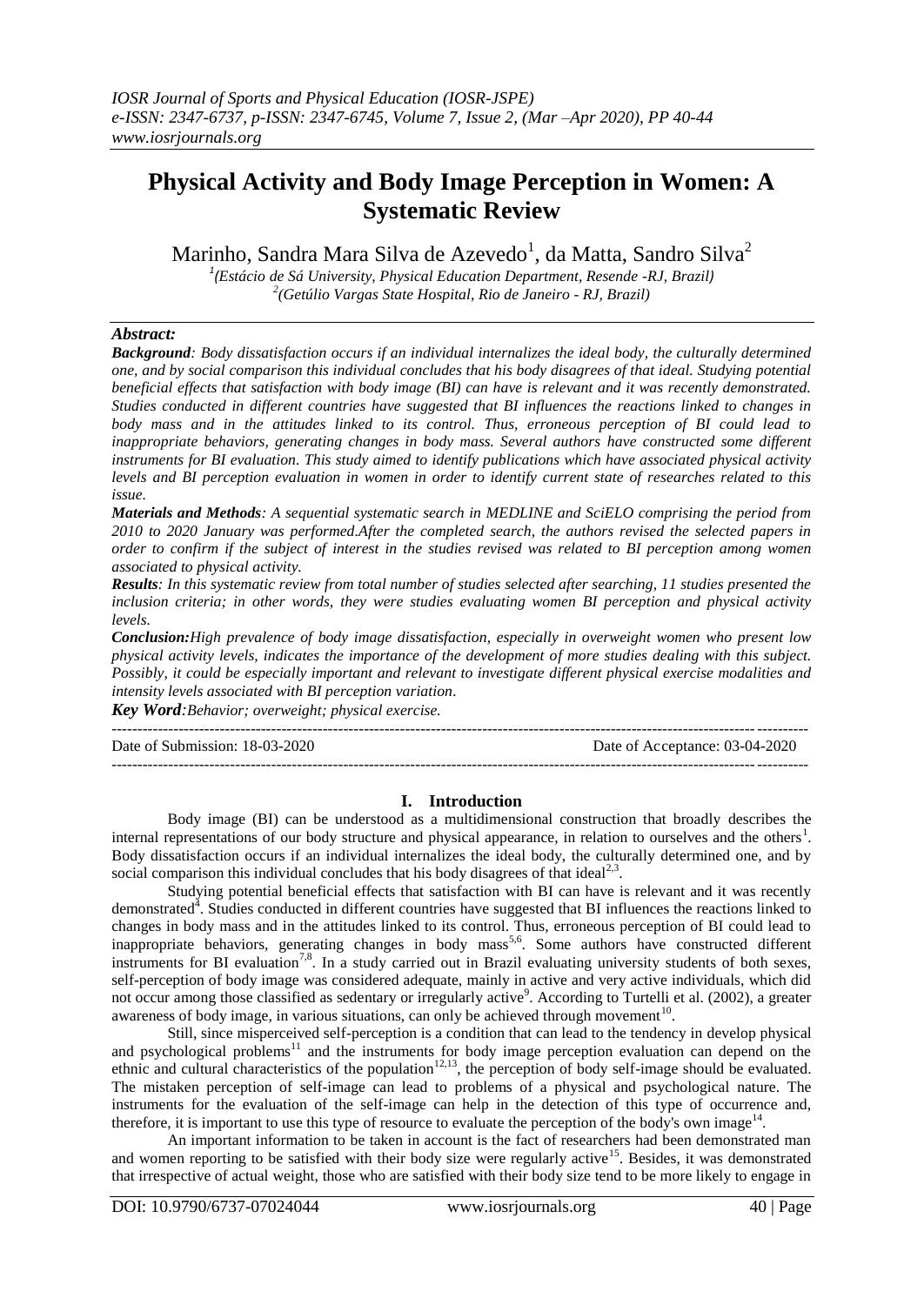regular physical activity than those less satisfied<sup>4</sup>. Thus, this study aimed to identify publications which have associated physical activity levels and BI perception evaluation in women in order to identify current state of researches related to this issue.

### **II. Material and Methods**

Firstly, a sequential systematic search in MEDLINE and SciELO comprising the period from 2010 to 2020 January was performed. The results were obtained through the following equations in MEDLINE: "body image" [MeSH Terms] OR ("body" [All Fields] AND "image" [All Fields] OR "body image" [All Fields] AND (Physical Exercise OR "Physical Activity" OR Sports) AND (Women OR Woman OR "Women's Groups"), and in SciELO: (body image) AND (physical exercise) AND (women). After the completed search, the authors revised the selected papers in order to confirm if the subject of interest in the studies revised was related to BI perception among women associated to physical activity. No language limits for the publications, age, or gender were determined.



**Figure 1.** Flow chart of the management and selection of studies

#### **III. Results**

From total number of studies selected after searching, 11 studies presented the inclusion criteria; in other words, they were studies evaluating women BI perception and physical activity levels.

Characteristics of selected studies are described in Table 1, including a description of methods used for evaluation of BI perception and physical activity levels.

| Table 1. Selected studies according to the inclusion criteria |                |                                          |                                                                                                                                                                                                     |  |
|---------------------------------------------------------------|----------------|------------------------------------------|-----------------------------------------------------------------------------------------------------------------------------------------------------------------------------------------------------|--|
| Reference                                                     | Country (year) | Method used to evaluate BI<br>perception | Physicalactivitylevels                                                                                                                                                                              |  |
| Fermino et al. <sup>15</sup>                                  | Brazil (2010)  | StunkardScale, with<br>figures           | Frequency control by university sports<br>center, regularity $\geq 3$ times per week for<br>attendance in activities that could be weight<br>training, ergometry, indoor cycling, and<br>gymnastics |  |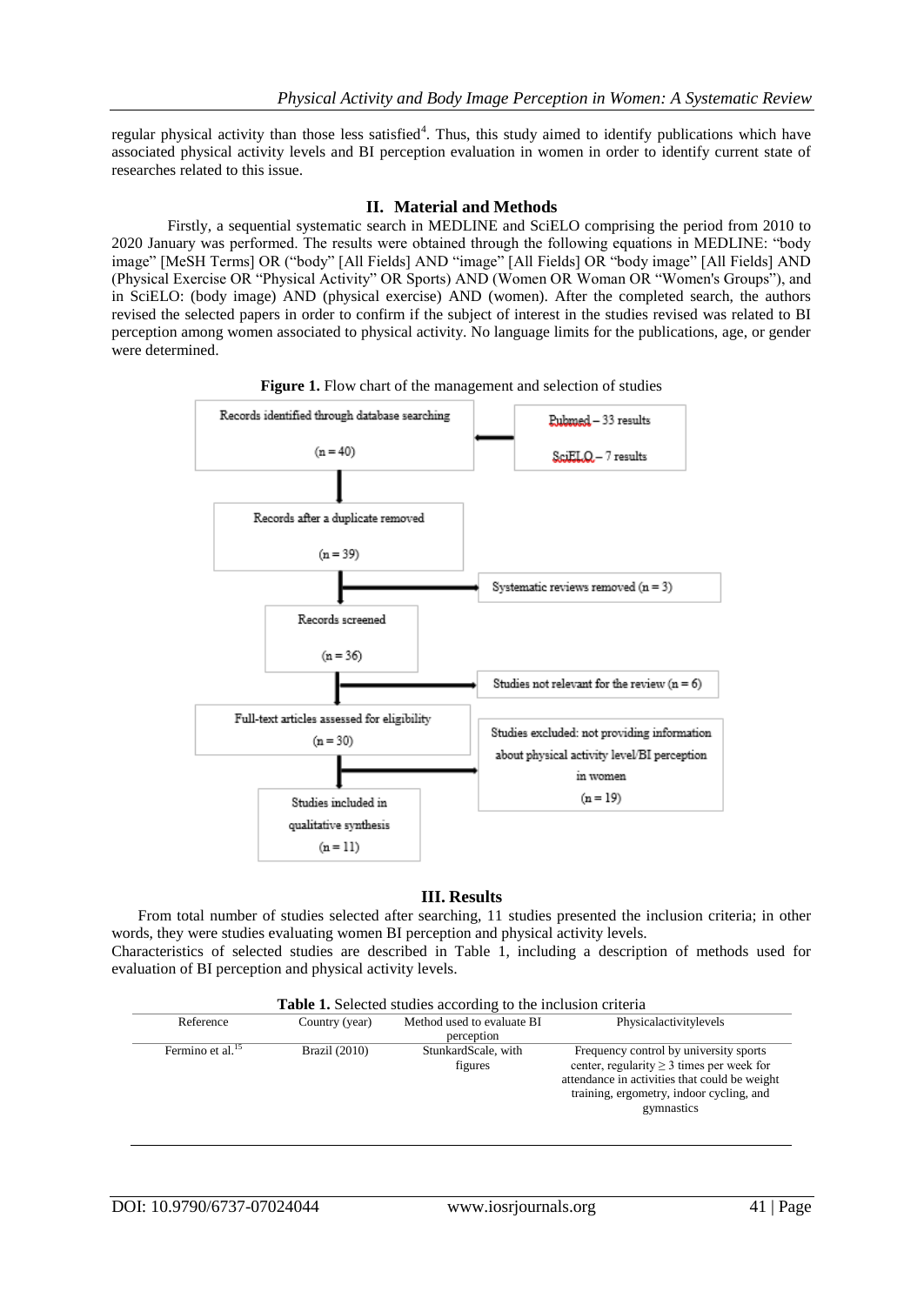| Benkeser et al. <sup>16</sup>     | RepublicofGhana<br>(2012) | StunkardScale, with<br>figures                                | Twenty-five section household questionnaire                                                                                                                                                                                                                                                                                                                                                                                                                                                                                       |
|-----------------------------------|---------------------------|---------------------------------------------------------------|-----------------------------------------------------------------------------------------------------------------------------------------------------------------------------------------------------------------------------------------------------------------------------------------------------------------------------------------------------------------------------------------------------------------------------------------------------------------------------------------------------------------------------------|
| Bittar et al. <sup>17</sup>       | Brazil (2013)             | <b>BSQ</b>                                                    | Questionnaire with codes and method of<br>calculation of scores on habitual physical<br>activity                                                                                                                                                                                                                                                                                                                                                                                                                                  |
| Przybyłowicz et al. <sup>18</sup> | Poland $(2014)$           | Nutritional/EatingBehavio<br>urQuestionnaire                  | Questionnaire was extended by the authors<br>to include details on body mass, how often<br>slimming diets were adopted, and physical<br>activity levels                                                                                                                                                                                                                                                                                                                                                                           |
| Zaccagni et al. <sup>19</sup>     | Italy $(2014)$            | Silhouette matching<br>technique, with nine<br>female figures | Determined on the basis training hours<br>during a typical week, as declared by the<br>subject. Effect of physical activity practice<br>on body image perception was divided into<br>three tertiles: 1) subjects with poor physical<br>activity (absent or low), 2) subjects with<br>medium physical activity, and 3) subjects<br>with high physical activity. 1st tertile<br>included those practicing physical activity $\leq$<br>2 hours/week: 3rd tertile included those<br>practicing physical activity $\geq 6$ hours/ week |
| Martín et al. <sup>20</sup>       | Spain (2014)              | Ad hoc questionnaire                                          | Multidimensional Body Self Relations<br>Questionnaire (MBSRQ)                                                                                                                                                                                                                                                                                                                                                                                                                                                                     |
| Costa et al. <sup>21</sup>        | Brazil (2015)             | <b>BSO</b>                                                    | Commitment Exercise Scale [used to assess<br>the degree of adherence of individuals to<br>physical exercise even in adverse conditions<br>(e.g., injury), taking in account not only the<br>frequency, but also the commitment to<br>exercisel                                                                                                                                                                                                                                                                                    |
| Mintem et al. $^{22}$             | Brazil (2015)             | StunkardScale, with<br>figures                                | <b>International Physical Activity</b><br>Questionnaire-long version                                                                                                                                                                                                                                                                                                                                                                                                                                                              |
| Medeiros et al. $^{23}$           | Brazil (2017)             | <b>BSQ</b>                                                    | Structured questions about physical<br>exercises frequency and duration                                                                                                                                                                                                                                                                                                                                                                                                                                                           |
| Bibiloni et al. $^{24}$           | Spain (2017)              | StunkardScale, with<br>figures                                | <b>International Physical Activity</b><br>Questionnaire 2.0 in the short form                                                                                                                                                                                                                                                                                                                                                                                                                                                     |
| Rica et al. $^{25}$               | <b>Brazil</b> (2018)      | AdaptedStunkardScale,<br>with figures                         | Program performed for six months (three<br>one-hour<br>sessions of resistance exercises on<br>nonconsecutive days).                                                                                                                                                                                                                                                                                                                                                                                                               |

Concerning the methods used to evaluate BI perception, half of selected studies used the Stunkard Scale, with figures<sup>7</sup>. The other half of studies used BSQ or any other questionnaire in order to investigate BI perception. To investigate physical activity levels, the majority of participants used questionnaires, and 20% of the questionnaires here referred to the International Physical Activity Questionnaire.

#### **IV. Discussion**

The present study aimed to identify publications where physical activity levels and BI perception evaluation in women were associated. One of the studies assessed in this review highlighted the consistent evidence that exercise provides improvement in psychological well-being, self-esteem, and BI, being confirmed already that this is a common goal among individuals who initiate exercise programs. The study also pointed to the fact that individuals who are unsatisfied with their own body image tend to search for weight control activities $1$ .

Silhouette scales have been used as a technique to assess nutritional status and also BI perception. This technique has been performed in different countries and the silhouette scales for adults used by the majority of studies selected in this review are among the most used. However, as can be observed in the present work, some questionnaires have also been used to assess  $BI^{17-21}$ .

High frequency of dissatisfaction with BI in women attending academies was observed from data analysis obtained by the BSQ. Authors have argued the fact that it is known that females present highest body dissatisfaction levels<sup>21</sup>. In another study, in a physically active group, lower scores were observed in the BSQ, indicating improvement in BI perception in women studied $18$ .

Concerning BI dissatisfaction, women had a higher score, as did "at risk" (high body fat levels) and "overweight" (BMI) participants. The authors defended that it is important to keep in mind that these variables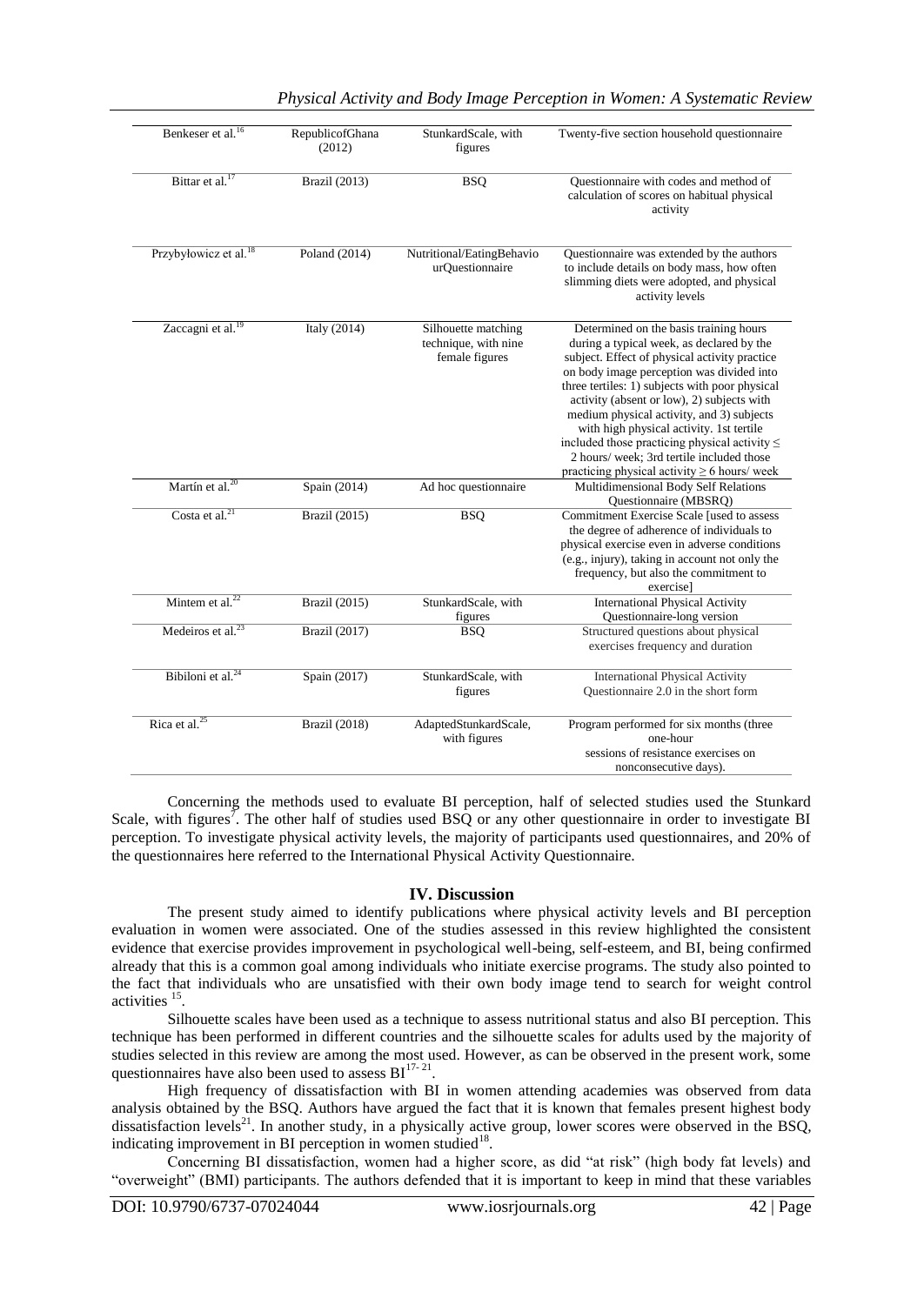are associated to body dissatisfaction and that the higher the index, the greater the dissatisfaction<sup>15</sup>. Another of the selected studies for the present review revealed that greater dissatisfaction and higher weight status perception consistency were observed in the females who were evaluated. According to these authors, research has evidenced a correlation in dissatisfaction and discrepancy with ideal body image in women, among overweight ones, with lower levels of physical activity<sup>19</sup>.

Examining a large sample of women in order to determine if ideal body size of West African women influences their current weight, almost half of women desired to be lighter in weight, with some of them trying to decrease weight by exercising or dieting<sup>16</sup>. Another research investigated if women who regularly practiced sport in sports centers of the community of Madrid (Spain) had exaggerated eating habits related to what they called "excessive health food" and the researchers concluded that some factors such as physical exercise practice influence BI and perception of  $BI^{20}$ .

Mintem et al. (2005) in their study discussed that body dissatisfaction is associated with behaviors such as smoking, physical inactivity, and poor dietary habits as well as with health and psychological related factors, including psychosomatic status, depressive symptoms, and nutritional status $^{22}$ . In this study, the presence of minor psychiatric disorders remained associated with body dissatisfaction in both directions in men and women.

Body dissatisfaction among women attending gym clubs was verified and authors defended the possible explanation for the low dissatisfaction score among women that was found in their studies as maybe being the fact of the population in analysis who attended the academy going also, according to the authors, to the gym, needing a minimum of acceptance of the body and motivation for exercise practice<sup>23</sup>. Indeed, recently, after a significant portion of the volunteers investigated report no worries about body weight, a study concluded that females were more likely to be concerned about their body weight status compared with males and the practice of physical activity was a positive factor in self-perception  $2\overline{4}$ . In relation to BI perception, a recent study pointed that physically active lifestyle helps elderly women make their own judgments related to selfassessment and BI. The authors concluded that the positive evaluation about current silhouettes among active women may be related to their active lifestyles, supporting the use of physical activity to improve  $BI^{25}$ .

#### **V. Conclusion**

There are few publications investigating possible associationsbetween physical activity levels and BI perception evaluation in women.However,high prevalence of body image dissatisfaction, especially in overweight women who presented low physical activity levels, indicates the importance of the development of more studies dealing with this subject. Possibly, it could be especiallyrelevant to investigate different physical exercise modalities and intensity levels associated with BI perception variations.

#### **References**

- [1]. Damasceno VO, Lima JRP, Vianna JM, et al. (2005) Tipo físico ideal e satisfação com aimagem corporal de praticantes de caminhada. RevistaBrasileira de Medicina do Esporte 11(3): 181-186.
- [2]. Vaquero-Cristóbal R, Alacid F, Muyor JM, et al. (2013) Body image; literature review. NutricionHospitalaria 28(1): 27-35.
- [3]. Acosta MV and Gómez G (2003) Insatisfacción corporal y seguimento de dieta. Una comparación transcultural entre adolescentes de España y México. International Journal of Clinical and Health Psychology 3(1): 9-21.
- [4]. Patrão AL, Almeida MDC, Matos SMA, et al. (2017) Gender and psychosocial factors associated with healthy lifestyle in the Brazilian Longitudinal Study of Adult Health (ELSA-Brasil) cohort: a cross-sectional study. BMJ Open 7(8): e015705.
- [5]. Acosta MV, Gómez G. Insatisfacción corporal y seguimento de dieta. Una comparación transcultural entre adolescentes de España y México. Int J Clin Health Psychol 2003; 3 (1): 9-21.
- [6]. Leonhard ML and Barry NJ (1998) Body image ad obesity: effects of gender and weight on perceptual measure of body image. Addictive Behaviors 23(1): 31-34.
- [7]. Stunkard AJ, Sørensen T and Schulsiger F (1983) Use of the Danish Adoption Register for the study of obesity and thinness. Research publications - Association for Research in Nervous and Mental Disease 60: 115-20.
- [8]. Harris CV, Bradlyn AS, Coffman J, et al. (2008) BMI-based body size guides for women and men: development and validation of a novel pictorial method to assess weight-related concepts. International Journal of Obesity 32(2): 336–42.
- [9]. Bracht, CM, Piasetzki CTR, Busnello MB, et al. (2013) Percepção da autoimagem corporal, estadonutricional e prática de atividadefísica de universitários do Rio Grande do Sul. O Mundo da Saúde. 37(3): 343-353.
- [10]. Turtelli LS, Tavares MCGCF and Duarte E (2002) Caminhos da pesquisaemimagem corporal nasua relação com o movimento. RevistaBrasileira de Ciências do Esporte 24(1): 151-166.
- [11]. Ramirez EM and Rosen JC (2001) A comparison of weight control and weight control plus body image therapy for obese men and women. Journal of consulting and clinical psychology 69(3): 440-6.
- [12]. Mciza Z, Goedecke JH, Steyn NP, et al. (2005) Development and validation of instruments measuring body image and body weight dissatisfaction in South African mothers and their daughters. Public Health Nutrition 8(5): 509–19.
- [13]. Pulvers KM, Lee RE, Kaur H, et al. (2004) Development of a culturally relevant body image instrument among urban African Americans. Obesity Research 12(10): 1641-51.
- [14]. Kakeshita IS and Almeida SS (2006) Relação entre índice de massa corporal e a percepção da auto-imagememuniversitários. Revista de SaúdePública 40(3): 497-504.
- [15]. Fermino RC, Pezzini MR and Reis RS (2010) Motivos para prática de atividadefísica e imagem corporal emfrequentadores de academia. RevistaBrasileira de MedicinaEsportiva 16(1):18-23.
- [16]. Benkeser RM, Biritwum R and Hill AG (2012) Prevalence of overweight and obesity and perception of healthy and desirable body size in urban, Ghanaian women. Ghana Medical Journal 46(2):66-75.